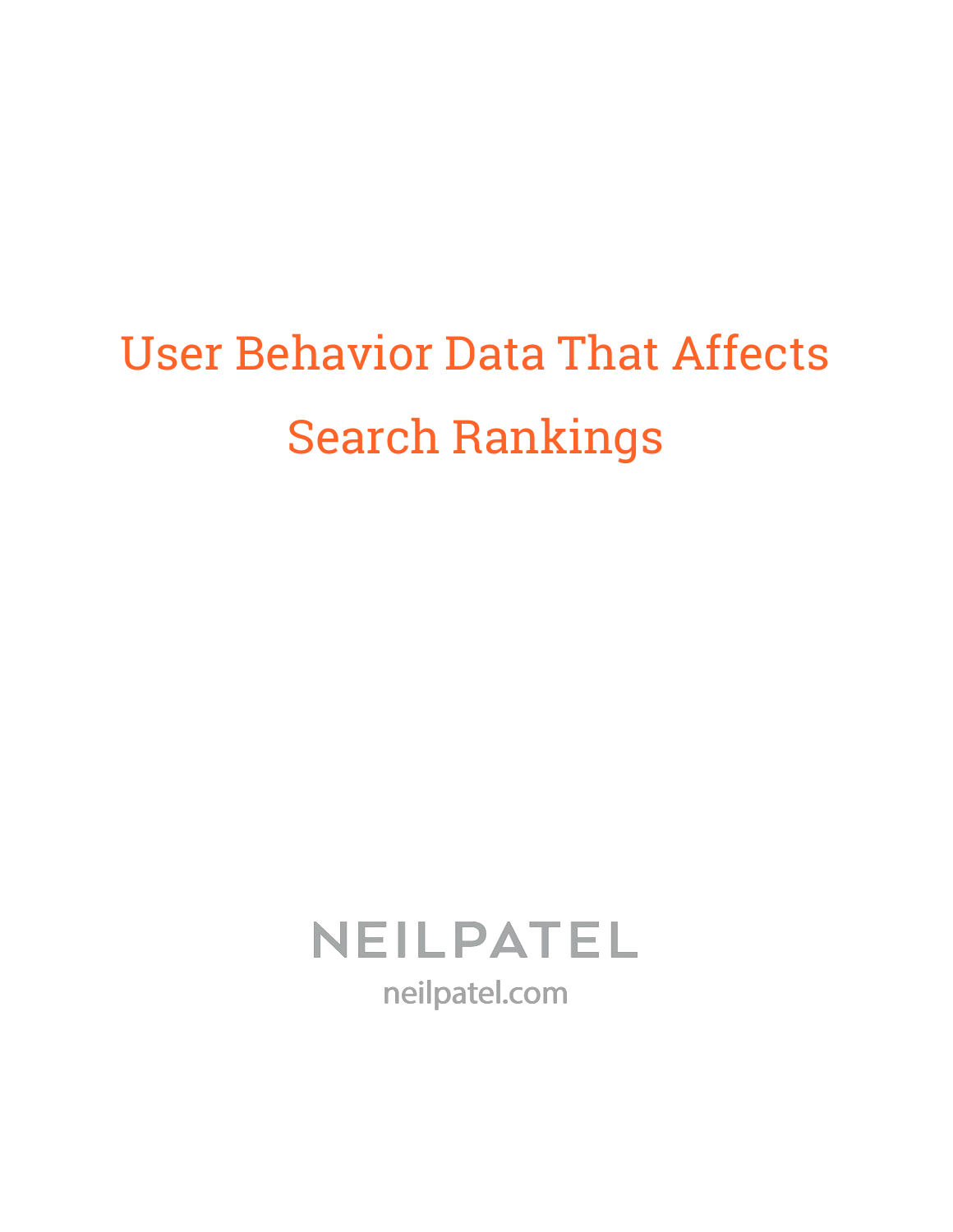### **a.Click-through rate:**

Each click-through signifies a "user vote." It means that search users have discovered a useful page that should be elevated. Uses believe that the search result is the most relevant to their search query based on title and meta description.

If you want to increase your CTR, these resources will help:

- [●](http://neilpatel.com/2015/07/09/how-to-maximize-your-search-click-through-rate-in-9-simple-steps/) How to Maximize Your Search [Click-Through](http://neilpatel.com/2015/07/09/how-to-maximize-your-search-click-through-rate-in-9-simple-steps/) Rate in 9 Simple Steps
- How to Improve Your [Click-Through](http://www.pinpuff.com/improve-ctr/) Rate for Organic Search

#### **b.Navigation path:**

- A navigation path is simply the channel by which search users came into your site, and the path of their departure.
- $\bullet$  When you study your Google Analytics, you'll gain insights on the navigation path. In turn, you can use these insights to increase your organic traffic, search rankings, and click-through rate.

Just follow this path:

- Log in to Google Analytics account, then go to > Behavior > Landing Pages:
- Next, click the "Entrance Paths" tab to reveal the landing pages that users entered your site from

The two important metrics to consider where navigation path is concerned are:

- Landing pages
- Exit pages
- The more landing pages users discover on your site, the more Google will reward you with [organic](http://neilpatel.com/2015/08/18/the-definitive-strategy-for-driving-organic-traffic-without-ranking-in-googles-top-10/) traffic.
- However, you want to reduce exit pages and aim to lead visitors to your other pages and retain them when they come to your site through any of your landing pages.

#### **c. Behavioral data that is influenced by search position:**

- Your position in the search engine results pages to a large extent determines how many clicks and how much organic traffic your brand will get.
- Since you can't manipulate Google or other search engines to rank your content pages higher within a short time, what you should do is make sure your headlines are compelling and include the main keyword that your targeted users are searching for.